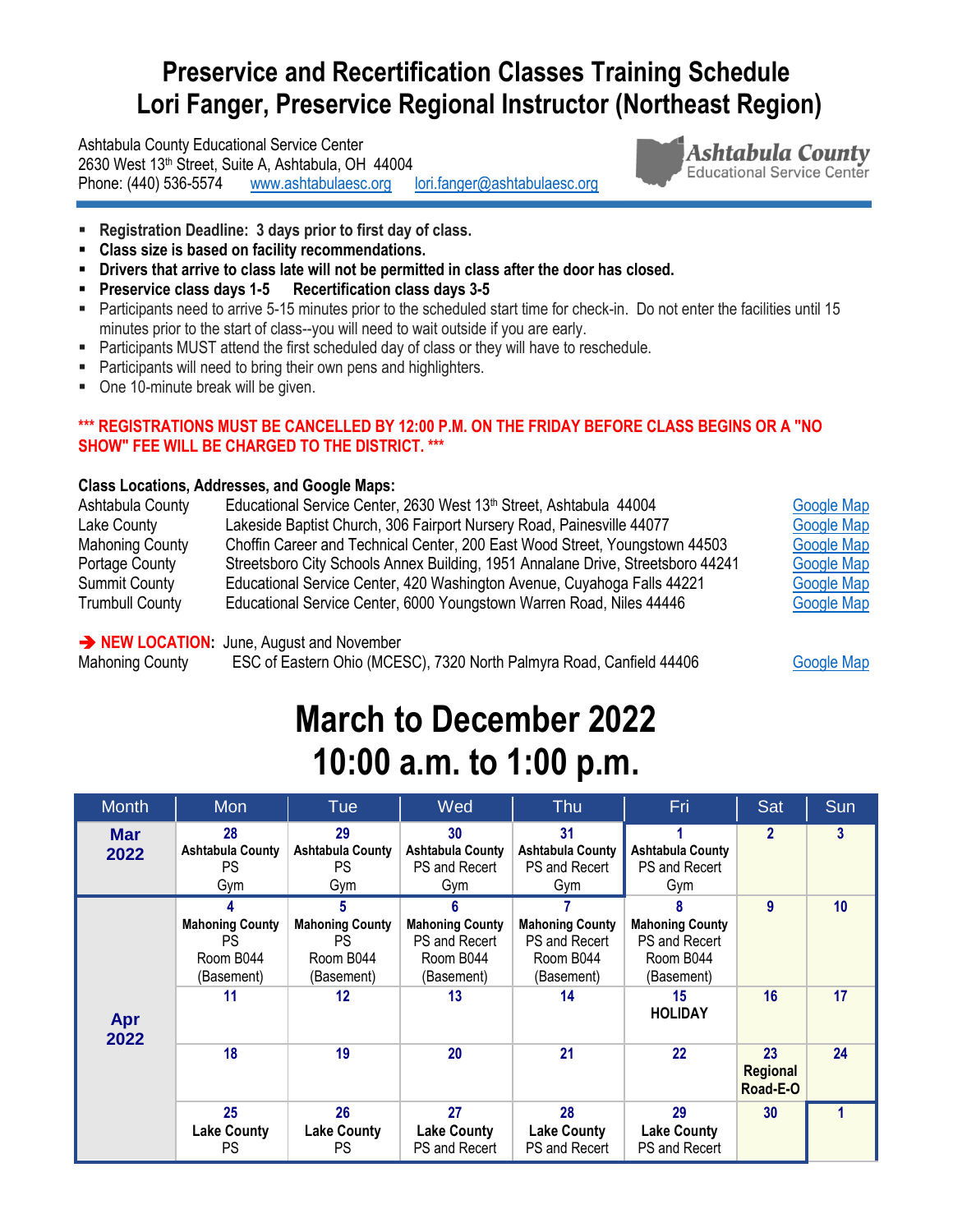| <b>Month</b>       | Mon                                                    | Tue                                                                     | Wed                                                              | Thu                                                              | Fri                                                              | Sat                                      | Sun             |
|--------------------|--------------------------------------------------------|-------------------------------------------------------------------------|------------------------------------------------------------------|------------------------------------------------------------------|------------------------------------------------------------------|------------------------------------------|-----------------|
|                    | $\overline{2}$<br><b>Portage County</b><br>PS          | 3<br><b>Portage County</b><br>PS<br>Mae Jemison Room   Mae Jemison Room | 4<br><b>Portage County</b><br>PS and Recert<br>Mae Jemison Room  | 5<br><b>Portage County</b><br>PS and Recert<br>Mae Jemison Room  | 6<br><b>Portage County</b><br>PS and Recert<br>Mae Jemison Room  | $\mathbf{7}$<br><b>State</b><br>Road-E-O | 8               |
|                    | 9<br><b>PS</b><br>Room A                               | 10<br><b>Trumbull County   Trumbull County</b><br><b>PS</b><br>Room A   | 11<br><b>Trumbull County</b><br>PS and Recert<br>Room A          | 12<br><b>Trumbull County</b><br>PS and Recert<br>Room A          | 13<br><b>Trumbull County</b><br>PS and Recert<br>Room A          | 14                                       | 15              |
| <b>May</b><br>2022 | 16                                                     | 17                                                                      | 18                                                               | 19                                                               | 20                                                               | 21                                       | 22              |
|                    | 23<br><b>Summit County</b><br><b>PS</b><br>Room 17/19  | 24<br><b>Summit County</b><br><b>PS</b><br>Room 17/19                   | 25<br><b>Summit County</b><br>PS and Recert<br>Room 17/19        | 26<br><b>Summit County</b><br>PS and Recert<br>Room 17/19        | 27<br><b>Summit County</b><br>PS and Recert<br>Room 17/19        | 28                                       | 29              |
|                    | 30<br><b>HOLIDAY</b>                                   | 31                                                                      | 1                                                                | $\overline{2}$                                                   | 3                                                                | 4                                        | $5\phantom{.0}$ |
| Jun<br>2022        | $6\phantom{1}$                                         | $\overline{7}$                                                          | 8                                                                | 9                                                                | 10                                                               | 11                                       | 12              |
|                    | 13                                                     | 14<br><b>Advanced Class</b>                                             | 15<br><b>Advanced Class</b>                                      | 16<br><b>Advanced Class</b>                                      | 17                                                               | 18                                       | 19              |
|                    | 20                                                     | 21<br><b>Advanced Class</b>                                             | $\overline{22}$<br><b>Advanced Class</b>                         | 23<br><b>Advanced Class</b>                                      | 24                                                               | 25                                       | 26              |
|                    | 27<br><b>Mahoning County</b><br><b>PS</b><br>Room 103C | 28<br><b>Mahoning County</b><br><b>PS</b><br>Room 103C                  | 29<br><b>Mahoning County</b><br>PS and Recert<br>Room 103C       | 30<br><b>Mahoning County</b><br>PS and Recert<br>Room 103C       | <b>Mahoning County</b><br>PS and Recert<br>Room 103C             | $\overline{2}$                           | $\overline{3}$  |
| Jul<br>2022        | 4<br><b>HOLIDAY</b>                                    | 5                                                                       | 6                                                                | 7                                                                | 8                                                                | 9                                        | 10              |
|                    | 11<br><b>PS</b><br>Room A                              | 12<br>Trumbull County Trumbull County<br><b>PS</b><br>Room A            | 13<br><b>Trumbull County</b><br>PS and Recert<br>Room A          | 14<br><b>Trumbull County</b><br>PS and Recert<br>Room A          | 15<br><b>Trumbull County</b><br>PS and Recert<br>Room A          | 16                                       | 17              |
|                    | 18                                                     | 19                                                                      | 20                                                               | 21                                                               | 22                                                               | 23                                       | 24              |
|                    | 25                                                     | 26<br><b>Summit County</b><br><b>Recert Only</b><br>Room 17/19          | 27<br><b>Summit County</b><br><b>Recert Only</b><br>Room 17/19   | 28<br><b>Summit County</b><br>Recert Only<br>Room 17/19          | 29                                                               | 30                                       | 31              |
|                    | 1                                                      | $\overline{2}$                                                          | 3                                                                | 4                                                                | $5\phantom{.0}$                                                  | 6                                        | $\overline{7}$  |
| Aug<br>2022        | 8<br><b>Portage County</b><br>PS<br>Mae Jemison Room   | 9<br><b>Portage County</b><br>PS<br>Mae Jemison Room                    | 10<br><b>Portage County</b><br>PS and Recert<br>Mae Jemison Room | 11<br><b>Portage County</b><br>PS and Recert<br>Mae Jemison Room | 12<br><b>Portage County</b><br>PS and Recert<br>Mae Jemison Room | 13                                       | 14              |
|                    | 15<br><b>Lake County</b><br><b>PS</b>                  | 16<br><b>Lake County</b><br><b>PS</b>                                   | 17<br><b>Lake County</b><br>PS and Recert                        | 18<br><b>Lake County</b><br>PS and Recert                        | 19<br><b>Lake County</b><br>PS and Recert                        | 20                                       | 21              |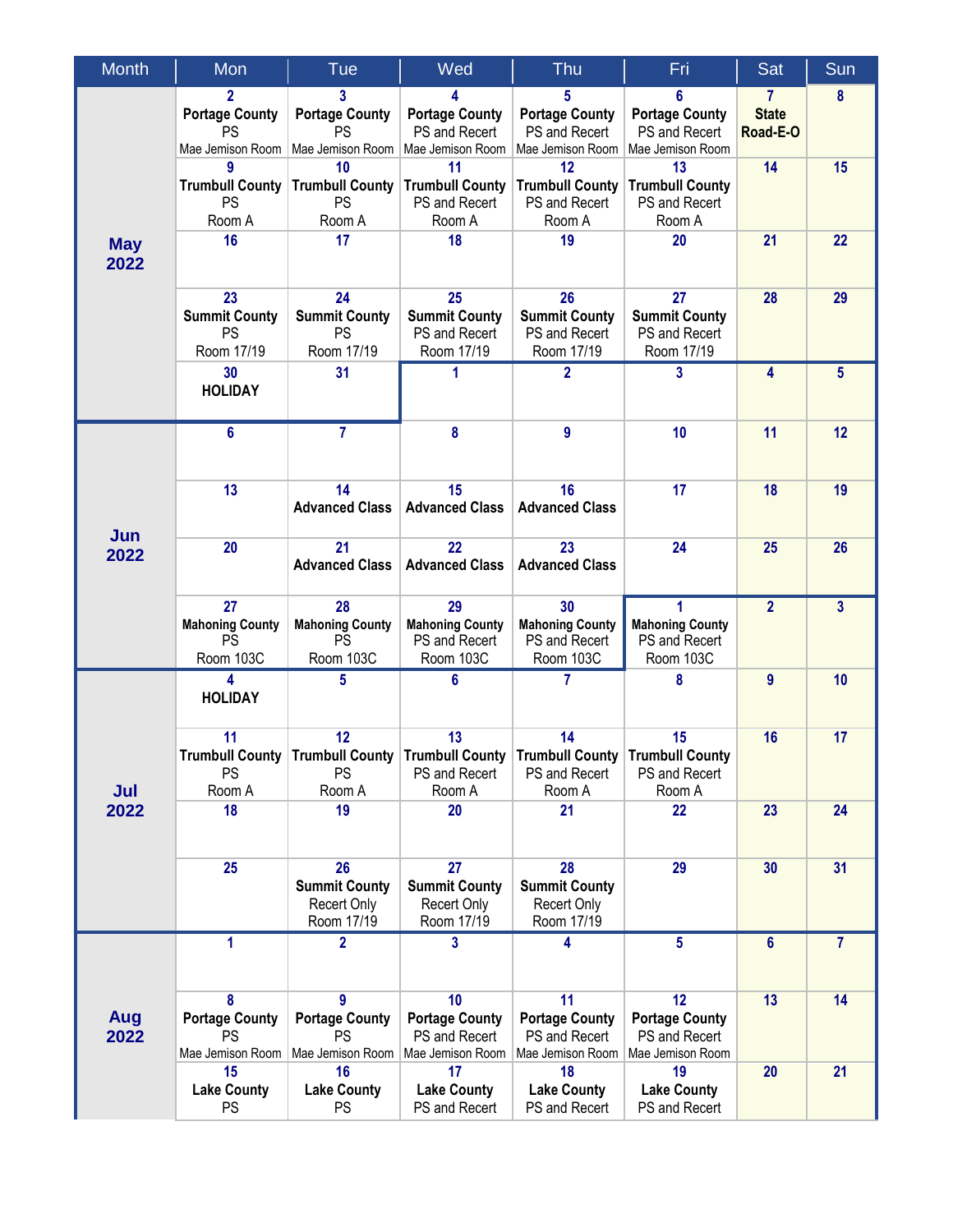| <b>Month</b>       | Mon                                                          | Tue                                                   | Wed                                                              | <b>Thu</b>                                                       | Fri                                                                   | Sat              | Sun            |
|--------------------|--------------------------------------------------------------|-------------------------------------------------------|------------------------------------------------------------------|------------------------------------------------------------------|-----------------------------------------------------------------------|------------------|----------------|
|                    | 22<br><b>Mahoning County</b><br><b>PS</b><br>Room 103C       | 23<br><b>Mahoning County</b><br>PS<br>Room 103C       | 24<br><b>Mahoning County</b><br>PS and Recert<br>Room 103C       | 25<br><b>Mahoning County</b><br>PS and Recert<br>Room 103C       | 26<br><b>Mahoning County</b><br>PS and Recert<br>Room 103C            | 27               | 28             |
|                    | 29<br><b>Summit County</b><br>PS<br>Room 17/19               | 30<br><b>Summit County</b><br>PS<br>Room 17/19        | 31<br><b>Summit County</b><br>PS and Recert<br>Room 17/19        | <b>Summit County</b><br>PS and Recert<br>Room 17/19              | $\overline{2}$<br><b>Summit County</b><br>PS and Recert<br>Room 17/19 | $\overline{3}$   | 4              |
|                    | 5<br><b>HOLIDAY</b>                                          | 6                                                     | 7                                                                | 8                                                                | 9                                                                     | 10               | 11             |
|                    | 12                                                           | 13                                                    | 14                                                               | 15                                                               | 16                                                                    | 17               | 18             |
| <b>Sep</b><br>2022 | 19<br><b>Trumbull County</b><br>PS<br>Room A                 | 20<br><b>Trumbull County</b><br>PS<br>Room A          | 21<br><b>Trumbull County</b><br>PS and Recert<br>Room A          | 22<br><b>Trumbull County</b><br>PS and Recert<br>Room A          | 23<br><b>Trumbull County</b><br>PS and Recert<br>Room A               | 24               | 25             |
|                    | 26<br><b>Portage County</b><br>PS<br>Mae Jemison Room        | 27<br><b>Portage County</b><br>PS<br>Mae Jemison Room | 28<br><b>Portage County</b><br>PS and Recert<br>Mae Jemison Room | 29<br><b>Portage County</b><br>PS and Recert<br>Mae Jemison Room | 30<br><b>Portage County</b><br>PS and Recert<br>Mae Jemison Room      | 1                | $\overline{2}$ |
| <b>Oct</b><br>2022 | 3                                                            |                                                       | 5                                                                | 6                                                                | 7                                                                     | $\boldsymbol{8}$ | 9              |
|                    | 10<br><b>Lake County</b><br>PS                               | 11<br><b>Lake County</b><br>PS                        | 12<br><b>Lake County</b><br>PS and Recert                        | 13<br><b>Lake County</b><br>PS and Recert                        | 14<br><b>Lake County</b><br>PS and Recert                             | 15               | 16             |
|                    | 17                                                           | 18                                                    | 19                                                               | 20                                                               | 21                                                                    | 22               | 23             |
|                    | 24<br><b>Summit County</b><br>PS<br>Room 17/19               | 25<br><b>Summit County</b><br>PS<br>Room 17/19        | 26<br><b>Summit County</b><br>PS and Recert<br>Room 17/19        | 27<br><b>Summit County</b><br>PS and Recert<br>Room 17/19        | 28<br><b>Summit County</b><br>PS and Recert<br>Room 17/19             | 29               | 30             |
|                    | 31                                                           | 1                                                     | $\mathbf{2}$                                                     | 3                                                                | 4                                                                     | 5                | 6              |
| <b>Nov</b><br>2022 | 7<br><b>Mahoning County</b><br>PS<br>Room 224C               | 8<br><b>Mahoning County</b><br>PS<br>Room 224C        | g<br><b>Mahoning County</b><br>PS and Recert<br>Room 224C        | 10<br><b>Mahoning County</b><br>PS and Recert<br>Room 224C       | 11<br><b>Mahoning County</b><br>PS and Recert<br>Room 224C            | 12               | 13             |
|                    | 14<br><b>Portage County</b><br><b>PS</b><br>Mae Jemison Room | 15<br><b>Portage County</b><br>PS<br>Mae Jemison Room | 16<br><b>Portage County</b><br>PS and Recert<br>Mae Jemison Room | 17<br><b>Portage County</b><br>PS and Recert<br>Mae Jemison Room | 18<br><b>Portage County</b><br>PS and Recert<br>Mae Jemison Room      | 19               | 20             |
|                    | 21                                                           | 22                                                    | 23                                                               | 24<br><b>HOLIDAY</b>                                             | 25<br><b>HOLIDAY</b>                                                  | 26               | 27             |
|                    | 28<br><b>Trumbull County</b><br>PS<br>Room A                 | 29<br><b>Trumbull County</b><br>PS<br>Room A          | 30<br><b>Trumbull County</b><br>PS and Recert<br>Room A          | <b>Trumbull County</b><br>PS and Recert<br>Room A                | $\overline{2}$<br><b>Trumbull County</b><br>PS and Recert<br>Room A   | $\overline{3}$   | 4              |
| <b>Dec</b><br>2022 | 5<br><b>Lake County</b><br><b>PS</b>                         | 6<br><b>Lake County</b><br><b>PS</b>                  | 7<br><b>Lake County</b><br>PS and Recert                         | 8<br><b>Lake County</b><br>PS and Recert                         | 9<br><b>Lake County</b><br>PS and Recert                              | 10               | 11             |